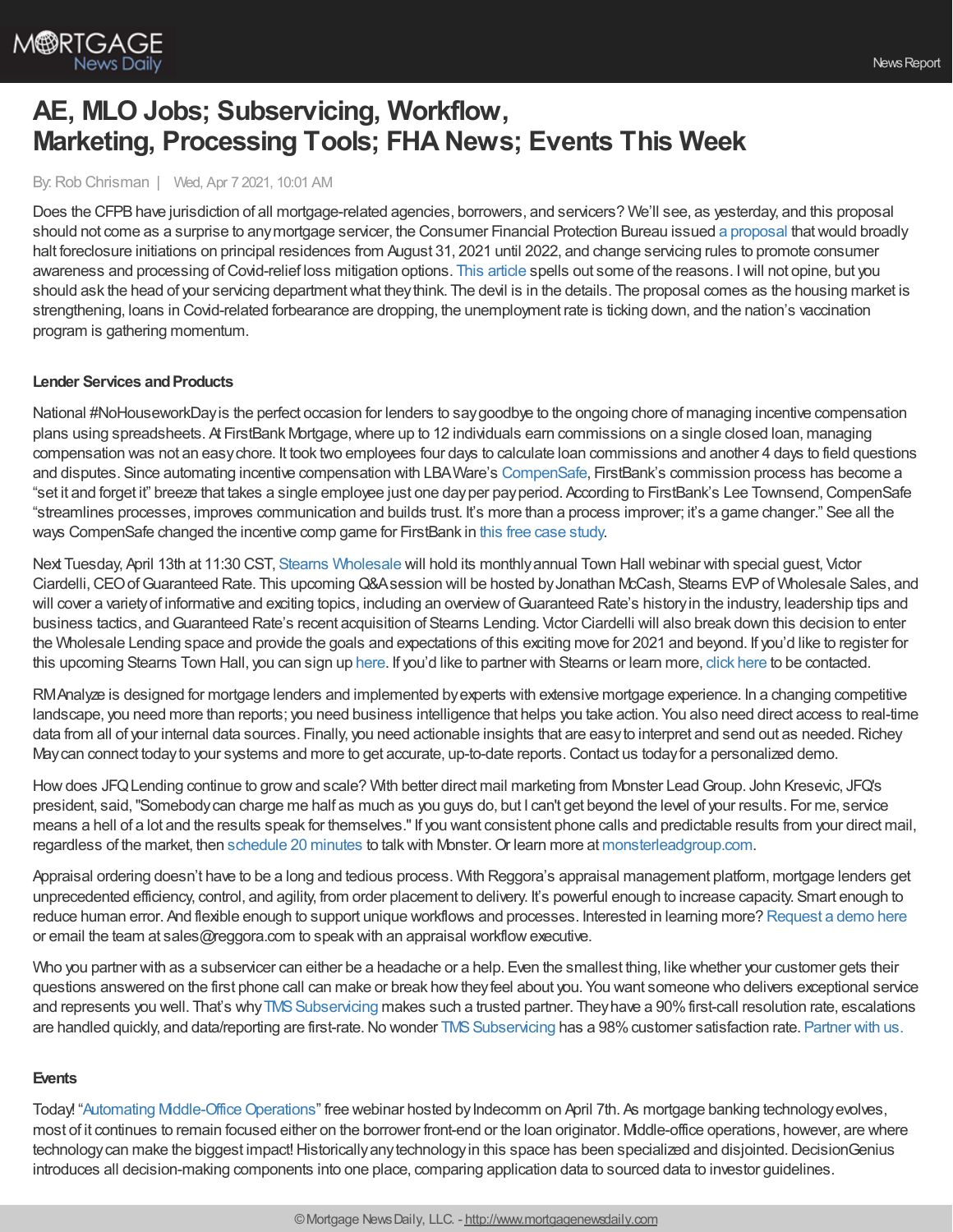

DecisionGenius™ is the latest release in Indecomm's mortgage automation product suite, which includes two predecessors: AuditGenius™ and IncomeGenius®. What you will get from DecisionGenius is a clear recommendation on a file's ability to close before it goes to underwriting! Join Indecomm's industry experts, Rachael Harris and Narayan Bharadwaj, today to learn how DecisionGenius™ can improve Underwriter productivity by 60%, reduce Underwriter touches by 50%, and improve Processor productivity by 50%.

If you knowyou need to do more videos on social media and don't knowwhere to start, you can attend the Colorado Mortgage Lender's Virtual Conference and learn from Sue Woodard, Total Expert, andGinger Bell, Edumarketing. Theywill be offering a virtual session titled, ["StandOUTand](https://web.cvent.com/event/d7102a57-bd49-41c7-bd17-08b3451e45fd/websitePage:645d57e4-75eb-4769-b2c0-f201a0bfc6ce?utm_content=160830365&utm_medium=social&utm_source=linkedin&hss_channel=lcp-4795824&fbclid=IwAR34_BpqiH6zAA43OZ6JDsEBOWGKhS5sUVgXGGK2x9ebUBLvSAN_yk4dsfc) Educate on Social Media and YouTube". Their session is on Thursday, April 8th at 12PMMT.

[Equilibrium](https://equilibriumsolutions.net/) Solutions will be sponsoring this Friday's Mortgage Collaborative's Rundown with Rich and Rob, this week's featuring Paul Campbell. Rich Swerbinsky, the COO of The Mortgage Collaborative, Paul, and I will be discussing current events in the mortgage market for 30 minutes starting at 3PMET: "The [Rundown](https://mtgcoop.zoom.us/webinar/register/WN_hOUDEqURT9m3mhKCJWRM-A) with Rob and Rich."

# **FHA, VA,Ginnie:Government Product News**

The most recent MBAapplication figures showthat the FHAshare of total applications decreased to 10.2 percent from 11.3 percent the week prior. The VAshare of total applications increased to 13.8 percent from 10.3 percent the week prior. The USDAshare of total applications increased to 0.5 percent from 0.4 percent the week prior. So all told, about 25 percent of newbusiness falls into this bucket.

Recall that last week HUD Secretary Fudge announced the decision that, "We have no near-term plans to change FHA's mortgage insurance premium pricing."

FHAreleased technologyupdates to [FHACatalyst](https://www.hud.gov/catalyst?). These enhancements give mortgagees the abilityto delete incorrect appraisal submissions for documents in the FHA Catalyst: Electronic Appraisal Delivery Module, a component within the FHA Catalyst: Property Valuation Module.Upgrades that enable users to access compliance rules and viewhard stop and error messages on the appraisal details page were also deployed.

Ginnie Mae released its latest Capital Markets Live [podcast](https://www.youtube.com/watch?v=qWeX1FNaCJM&t=14s), which takes an in-depth look at the effect mortgage delinquency and associated loss mitigation and servicing activities are having on the mortgage-backed securities market.

Flagstar Bank posted product and overlay enhancements & reinstatements listed within the [announcement](https://www.flagstar.com/content/dam/tpo/sellers-guide/announcements/21044.pdf) for its government products.

# **Capital Markets**

The rest of the world seems perfectlywilling to buyour debt. And if the growth in the economyis faster than the growth in debt, everything is okay, right? How long will the Federal Reserve continue to support the U.S. Treasury?

Tomorrowwe have the weeklyjobless claims number, but last Fridaywe learned thatU.S. payrolls added 916,000 jobs in **Marchand JanuaryandFebruary's resultswere revisedupwards** for a combined 156,000 more jobs than previouslyreported. The unemployment rate declined to 6.05 percent and U-6 unemployment declined to 10.7 percent as labor force participation inched up to 61.5 percent. While the unemployment rate averaged below4 percent for the two years preceding the pandemic, since 1980 USunemployment has averaged 6.25 percent.

And elsewhere, manufacturing data showed the sector expanding at it quickest pace since December 1983, according to the ISM Manufacturing Index. Seventeen of eighteen industries reported growth in March despite widespread concerns about supplychain bottlenecks and price pressure. Given the yearlong increase in the personal savings rate combined with the recent stimulus, consumers are in a strong position to continue to spend.

Treasuries and MBSrallied yesterdayin whatwas otherwise an uneventful day. There wasn't much economic data and the move was in response to lastweek's pullback as much as anything. Job openings increased to 7.4 million in Februaryfrom a revised 7.1 million in January. Attention nowturns to the recent prepayment surge and the rest of the week's Fed support average at less than \$5 billion per day, **neither ofwhichhelpinvestor sentiment.**

Things are alreadyunderwaytoday. Mortgage applications decreased 5.1 percent from one week earlier, according to data from the Mortgage Bankers Association's WeeklyMortgage Applications Surveyfor the week ending April 2.During the reporting period, mortgage rates rose,with the Bankrate 30-year rate 5 bps higher to 3.3 percent and the Mortgage News Daily's 30-year rate up 3 bps to 3.4 percent. The Februarytrade deficit came out (a record \$71.1 billion), and later are remarks from four Fed speakers. Perhaps the most market moving potential, however,will come when the **minutes of the March16/17 FOMCmeetingare releasedinthe afternoon**. The Deskwill purchase up to \$5.3 billion 2 percent and 2.5 percent across GNIIs and UMBS30s. We begin the day with Agency MBS prices roughly the